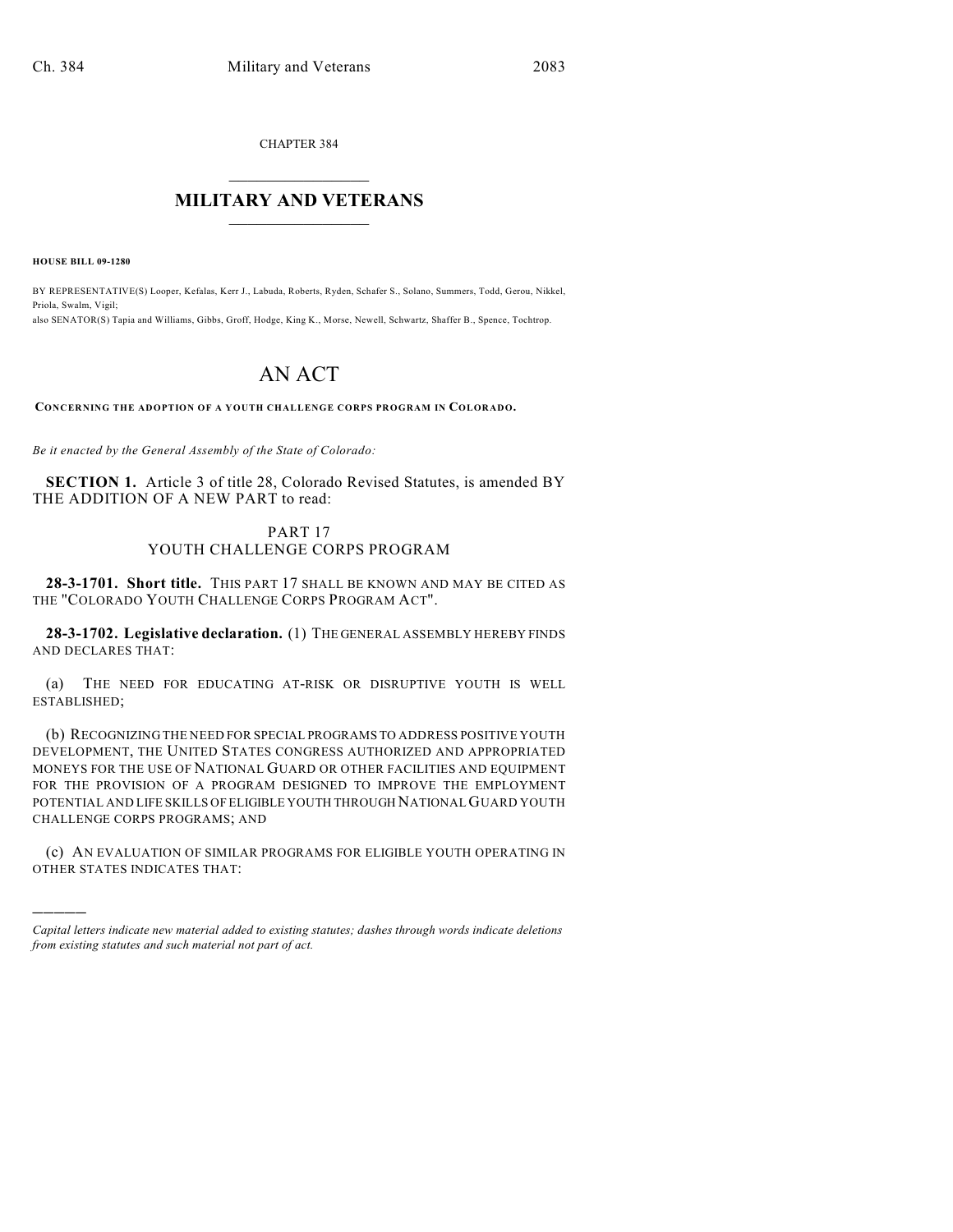(I) EIGHTY PERCENT OF THE STUDENTS ACCEPTED INTO THE THESE PROGRAMS WENT ON TO GRADUATE FROM THE PROGRAMS;

(II) EIGHTY PERCENT OF THE STUDENTS IN THESE PROGRAMS WERE PLACED IN SCHOOLS OR EMPLOYED AT THE TIME OF GRADUATION FROM THE PROGRAMS;

(III) EIGHTY PERCENT OF THE STUDENTS IN THESE PROGRAMS OBTAINED A GED EITHER DURING THE TIME IN WHICH THEY WERE PARTICIPATING IN THE PROGRAMS OR WITHIN ONE YEAR AFTER GRADUATING FROM THE PROGRAMS; AND

(IV) LESS THAN ONE PERCENT OF THE STUDENTS WHO PARTICIPATED IN THESE PROGRAMS WERE INCARCERATED WITHIN ONE YEAR AFTER GRADUATING FROM THE PROGRAMS.

(2) THEREFORE, THE GENERAL ASSEMBLY HEREBY FINDS AND DECLARES THAT IT WOULD BE IN THE BEST INTEREST OF THE PEOPLE OF THE STATE OF COLORADO TO AUTHORIZE THE DEPARTMENT TO OPERATE A YOUTH CHALLENGE CORPS PROGRAM AND TO TAKE ADVANTAGE OF THE OPPORTUNITY TO USE NATIONAL GUARD OR OTHER FACILITIES AND EQUIPMENT AND ANY FEDERAL FUNDING THAT MAY BE AVAILABLE FOR SUCH A PROGRAM AS AUTHORIZED BY FEDERAL LAW.

**28-3-1703. Definitions.** AS USED IN THIS PART 17, UNLESS THE CONTEXT OTHERWISE REQUIRES:

(1) "ELIGIBLE YOUTH" MEANS A PERSON WHO HAS VOLUNTARILY CONSENTED, WITH THE WRITTEN PERMISSION OF HIS OR HER PARENT OR GUARDIAN IF THE PERSON IS A MINOR, TO PARTICIPATE IN THE NATIONAL GUARD YOUTH CHALLENGE CORPS PROGRAM AND THE UNITED STATES CONGRESSIONAL YOUTH AWARDS PROGRAM AND TO ACT IN ACCORDANCE WITH PROGRAM REQUIREMENTS. ADDITIONALLY, AN ELIGIBLE YOUTH SHALL BE:

(a) AT LEAST SIXTEEN YEARS OF AGE BUT LESS THAN NINETEEN YEARS OF AGE;

(b) A HIGH SCHOOL DROPOUT, SUSPENDED OR EXPELLED FROM SCHOOL, HABITUALLY TRUANT, OR OTHERWISE HABITUALLY DISRUPTIVE IN SCHOOL;

(c) ECONOMICALLY AND EDUCATIONALLY DISADVANTAGED;

(d) UNEMPLOYED;

(e) DRUG-FREE;

(f) FREE OF FELONY CONVICTIONS OR CAPITAL OFFENSES, NOT INDICTED OR CHARGED WITH A CRIME, AND NOT ON PAROLE OR PROBATION FOR ANYTHING OTHER THAN JUVENILE STATUS OFFENSES; AND

(g) PHYSICALLY AND MENTALLY CAPABLE OF PARTICIPATING IN THE PROGRAM WITH REASONABLE ACCOMMODATIONS FOR PHYSICAL OR OTHER DISABILITIES.

(2) "GED" MEANS A CERTIFICATE THAT DEMONSTRATES THAT A PERSON HAS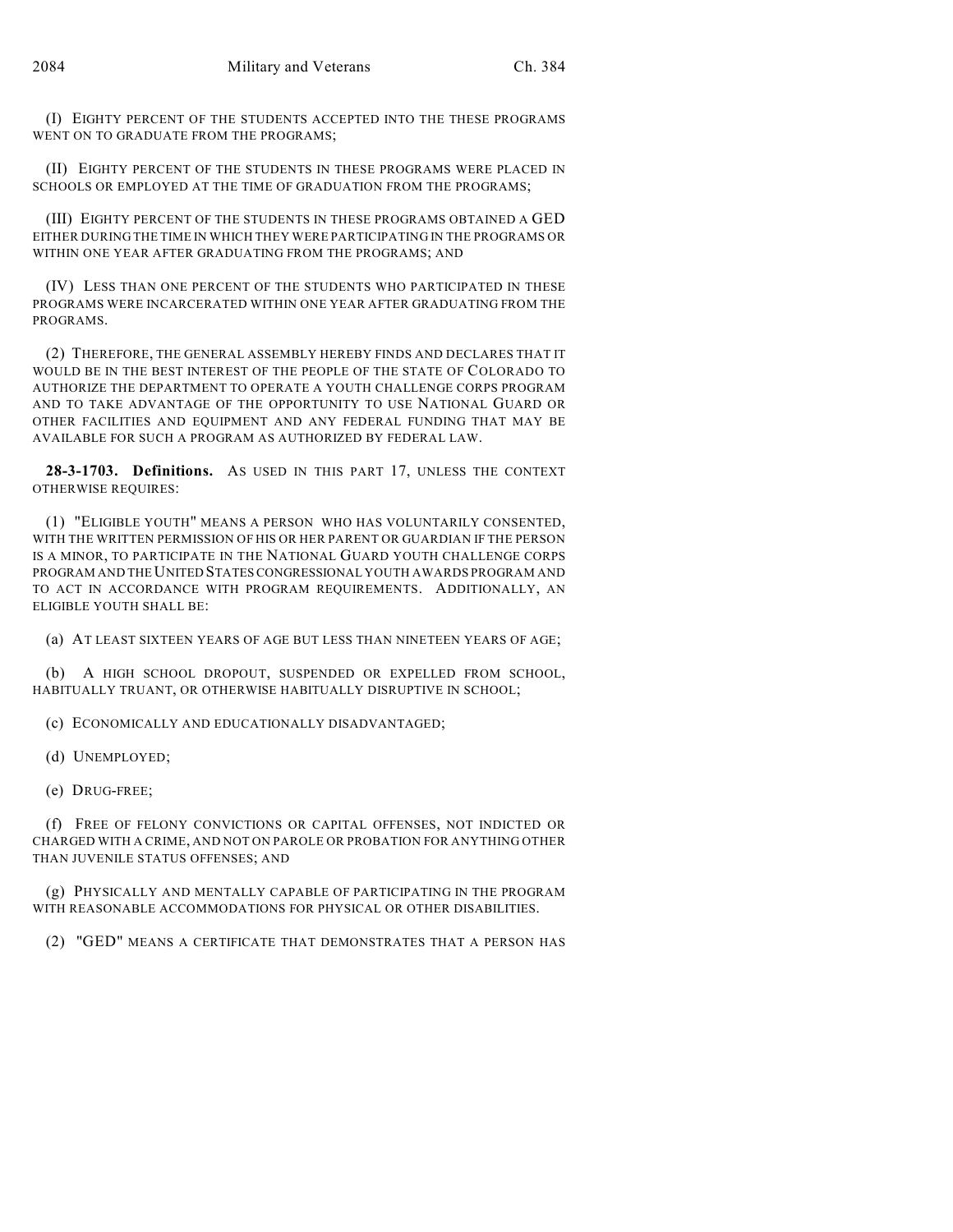PASSED THE BATTERY OF TESTS GIVEN AT A TESTING CENTER AUTHORIZED BY THE COMMISSIONER OF EDUCATION THAT ARE DESIGNED TO MEASURE THE MAJOR OUTCOMES AND CONCEPTS GENERALLY ASSOCIATED WITH FOUR YEARS OF HIGH SCHOOL EDUCATION.

(3) "PROGRAM" MEANS THE YOUTH CHALLENGE CORPS PROGRAM AUTHORIZED AND DESCRIBED IN SECTION 28-3-1704.

**28-3-1704. Youth challenge corps program - authority - youth challenge corps program fund - creation.** (1) THE DEPARTMENT IS HEREBY AUTHORIZED TO OPERATE A YOUTH CHALLENGE CORPS PROGRAM THROUGH THE USE OF NATIONAL GUARD OR OTHER FACILITIES AND EQUIPMENT FOR THE PURPOSE OF PROVIDING ELIGIBLE YOUTH WITH A PROGRAM TO HELP THEM OBTAIN HIGH SCHOOL DIPLOMAS OR GEDS, INCREASE THEIR EMPLOYMENT POTENTIAL, AND ENHANCE THEIR EDUCATION AND LIFE SKILLS. THE PROGRAM SHALL BE STRUCTURED AS A FIVE-AND-ONE-HALF-MONTH RESIDENTIAL PHASE THAT FOCUSES ON EDUCATION AND PRACTICAL LIFE SKILLS, FOLLOWED BY A TWELVE-MONTH, POST-RESIDENTIAL PHASE THAT INVOLVES SKILLED AND TRAINED MENTORS WHO SUPPORT THE PROGRAM GRADUATES. THE DEPARTMENT SHALL NOT BE OBLIGATED TO IMPLEMENT THE PROGRAM IF ADEQUATE APPROPRIATIONS OR FEDERAL OR OTHER MONEYS ARE NOT AVAILABLE.

(2) THE PROGRAM SHALL COMPLY WITH THE CRITERIA AND CONDITIONS SPECIFIED IN A COOPERATIVE AGREEMENT ENTERED INTO BETWEEN THE CHIEF OF THE FEDERAL NATIONAL GUARD BUREAU AND THE STATE OF COLORADO.

(3) THE PROGRAM SHALL COMPLY WITH ANY APPLICABLE STATE LICENSING REQUIREMENTS AND SHALL ESTABLISH A COLLABORATIVE PARTNERSHIP COMPOSED OF A REPRESENTATIVE FROM, AT A MINIMUM, THE FOLLOWING:

(a) THE STATE DEPARTMENTS OF EDUCATION, PUBLIC HEALTH AND ENVIRONMENT, LABOR, JUDICIAL, PUBLIC SAFETY, AND HUMAN SERVICES;

(b) A COUNTY DEPARTMENT OF HUMAN SERVICES DIRECTOR;

- (c) A SCHOOL DISTRICT;
- (d) A SHERIFF OR POLICE DEPARTMENT; AND

(e) A COMMUNITY AGENCY THAT SERVES YOUTH AND THREE APPOINTED ADVISORY YOUTH MEMBERS FROM THE AGENCY'S SERVICE POPULATION.

(4) THE ADJUTANT GENERAL OF THE DEPARTMENT, OR THE ADJUTANT GENERAL'S DESIGNEE, IS DIRECTED TO APPLY FOR ANY FEDERAL MONEYS THAT MAY BE AVAILABLE TO THE STATE FOR THE IMPLEMENTATION AND OPERATION OF THE PROGRAM.

(5) (a) THE ADJUTANT GENERAL OF THE DEPARTMENT, OR THE ADJUTANT GENERAL'S DESIGNEE, IS AUTHORIZED TO ACCEPT ON BEHALF OF THE STATE ANY GIFTS, GRANTS, OR DONATIONS FROM ANY PRIVATE OR PUBLIC SOURCE FOR THE PURPOSE OF IMPLEMENTING THIS PART 17; EXCEPT THAT THE DEPARTMENT SHALL